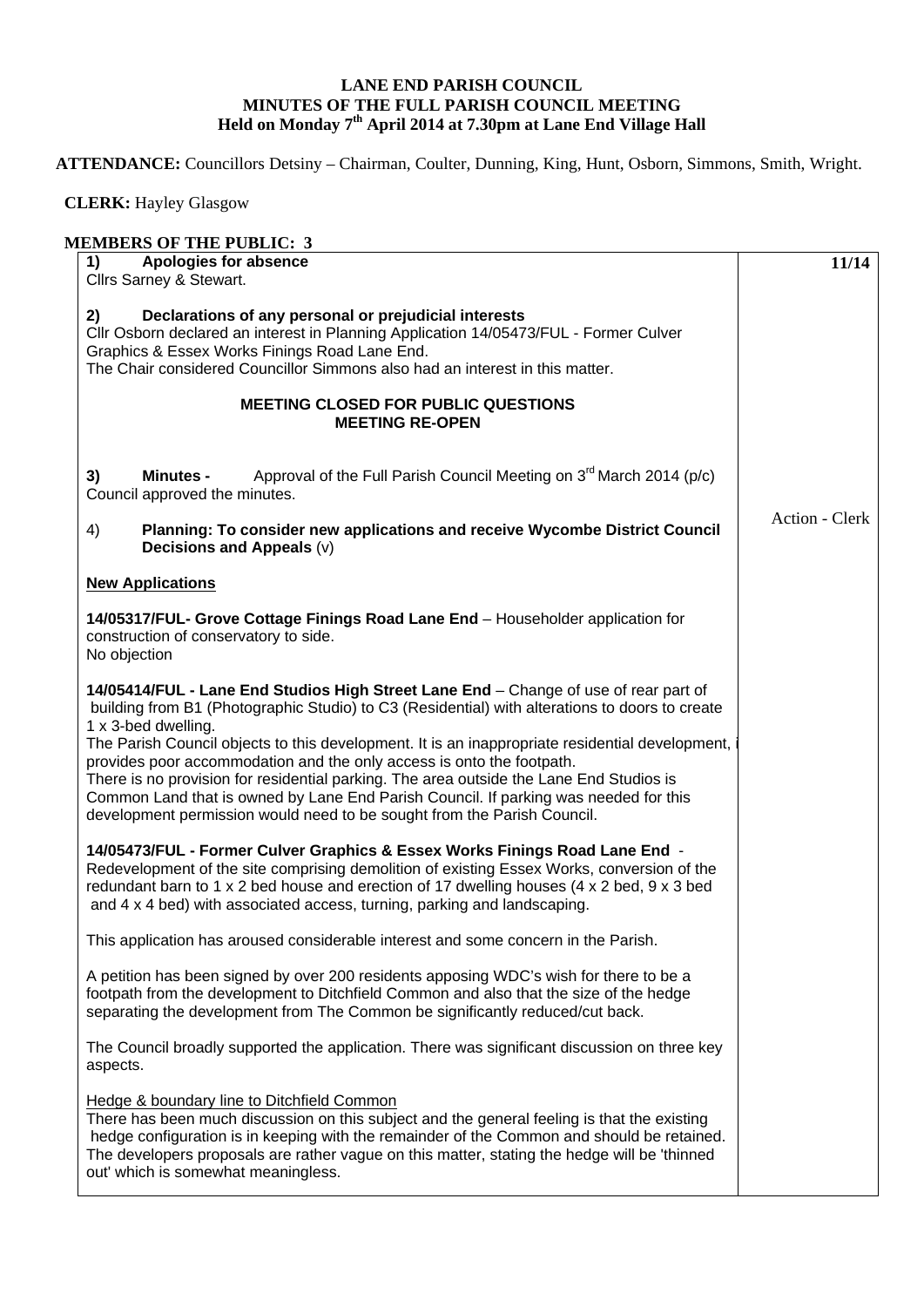| Council considers that a full horticultural proposal should be put in place addressing a sensible<br>long term solution to this boundary which would be to the advantage of the new house<br>holders and the users of the Common. This should also resolve any legal boundary lines.                                                                                                                                                                                                                                   | 12/14 |
|------------------------------------------------------------------------------------------------------------------------------------------------------------------------------------------------------------------------------------------------------------------------------------------------------------------------------------------------------------------------------------------------------------------------------------------------------------------------------------------------------------------------|-------|
| It was agreed that there should be absolute clarity as to the position of the boundary line and<br>Councillor Detsiny will arrange for a survey to establish this.                                                                                                                                                                                                                                                                                                                                                     |       |
| Access to the Common<br>Council agreed that there should be access to the Common from the development to<br>remove the possibility of it becoming a land locked island site. We do feel however that there<br>should be appropriate signage agreeing to this a Public Access but that it should not be<br>considered a Right of Way.                                                                                                                                                                                   |       |
| Council considered this offers an option to close the access in the future should the parking<br>concerns raised by others come to fruition. The Council and Developer will need to agree the<br>terms and conditions of such a wayleave.                                                                                                                                                                                                                                                                              |       |
| It should be noted that this was a majority not a unanimous view of Council and this should be<br>reflected in our response to WDC.                                                                                                                                                                                                                                                                                                                                                                                    |       |
| Design<br>There are concerns raised by the owner of the adjacent site Little Acorns regarding local<br>fenestration which we did not have full plans to view. We assume this matter can be resolved<br>between the Case Officer and the Developer.                                                                                                                                                                                                                                                                     |       |
| Site Access<br>Concerns have been raised regarding the access onto Finings Road but we assume that<br>Buckinghamshire County Council have carried out a full safety audit and given this access<br>their approval.                                                                                                                                                                                                                                                                                                     |       |
| 14/05523/FUL- Kew Cottage Finings Road Lane End - Householder application for<br>erection of single storey side extension with creation of new porch/conservatory area.<br>No objection.                                                                                                                                                                                                                                                                                                                               |       |
| 14/05563/CTREE - Bunkers Allotments Church Road Lane End - Coppice forked Ash and<br>small Sycamore, remove lower overhanging branches from mature Ash.                                                                                                                                                                                                                                                                                                                                                                |       |
| 14/05561/FUL- Golden Palace Restaurant Church Road Lane End - Change of use of<br>ground & first floor from A3 (Restaurant) use to C3 (Residential), demolition of existing single<br>storey rear extension & erection of part single/part three storey rear extension creating 1 x 2-<br>bed flat with study room at ground floor & 2 x 2-bed flats on upper floors (3 flats in total)<br>. Construction of patio/garden area to rear & canopy over side door with alterations to<br>windows & doors to front & rear. |       |
| Whilst there is no objection in principle the Parish Council are concerned about the total lack<br>of parking and can see no solution to this problem.                                                                                                                                                                                                                                                                                                                                                                 |       |
| 14/05581/CLP - Magnum House High Street Lane End - Certificate of Lawfulness for<br>proposed insertion of 3 x rooflights to rear (east) elevation and 1 x rooflight to courtyard<br>(north) elevation and replace two external doors with windows on ground floor.<br>No objection.                                                                                                                                                                                                                                    |       |
| 14/05678/CTREE - The Old Sun, Church Road, Lane End - Fell 1 x roadside sycamore<br>and 1 x Ash with heavy lean at roadside, reduce crown height and spread of 1 x poplar by<br>approximately 4-5 meters (30%).<br>Refer to tree specialist.                                                                                                                                                                                                                                                                           |       |
| 14/05467/FUL - Little Acorns, Church Path, Lane End - Householder application for<br>insertion of two front dormers & 2 velux rooflights to rear in connection with loft conversion<br>No objection.                                                                                                                                                                                                                                                                                                                   |       |
| 14/0572/FUL - Windy Ridge, Marlow Road, Lane End - Demolition of existing bungalow<br>and erection of 1 x 3 bed and 1 x 2 bed semi-detached dwellings with new access and                                                                                                                                                                                                                                                                                                                                              |       |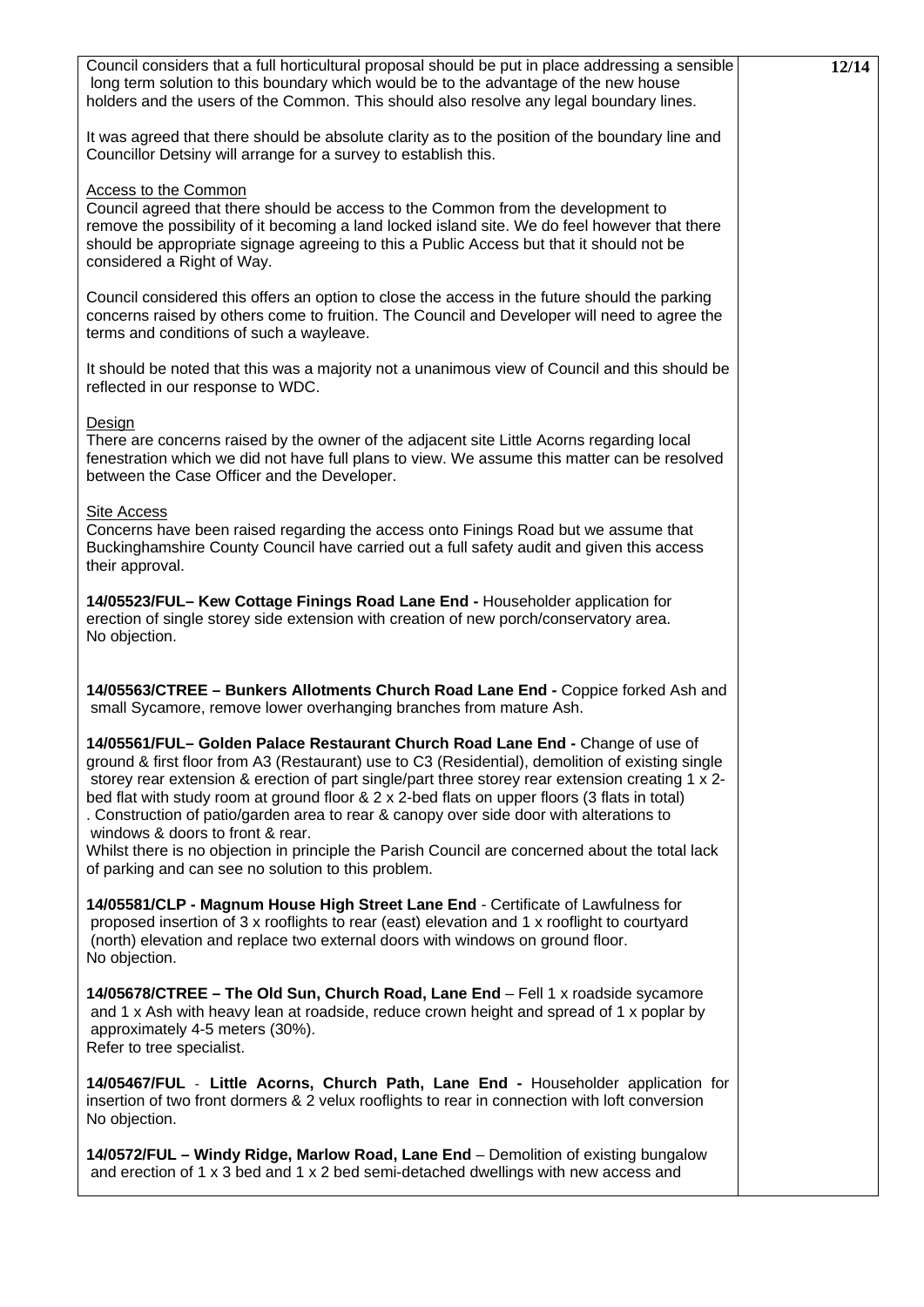| parking<br>Objection, Council considers this an overdevelopment of a very small plot and it is not                                                                                                                                                                                                                                                                                                                                                                                                                                                                                                                                                                                                                                                                                                                                                                   | 13/14                      |
|----------------------------------------------------------------------------------------------------------------------------------------------------------------------------------------------------------------------------------------------------------------------------------------------------------------------------------------------------------------------------------------------------------------------------------------------------------------------------------------------------------------------------------------------------------------------------------------------------------------------------------------------------------------------------------------------------------------------------------------------------------------------------------------------------------------------------------------------------------------------|----------------------------|
| inkeeping with its surroundings.<br><b>Matters Arising (v)</b><br>5)<br>The Clerk reported she has not been contacted any further by the family fair company,<br>Council assume the fair will not take place this year.<br>Cllr Detsiny reported that he has had a number of conversations with BCC re the vehicular<br>activated sign. The total budgeted costs for 3 signs was £20,000. If the cost of one sign is not<br>in line with this estimate the matter will be referred back to the May meeting.<br>CIIr Detsiny reported that the track leading to Woodpeckers has been re-laid and is<br>fractionally darker than Cotswold stone.<br>Cllr Detsiny thanked those Councillors who replied regarding the WDC Local Plan. A reply<br>has been sent to WDC.<br>Cllr Detsiny reported that he has invited Chris Schmidt-Reid, Principal Planning Officer from | $Action - Cllr$<br>Detsiny |
| Wycombe District Council to give a presentation on the Local Plan at the APM.                                                                                                                                                                                                                                                                                                                                                                                                                                                                                                                                                                                                                                                                                                                                                                                        |                            |
| i) Approval of payment of Accounts for March 2014 (p)<br>6)<br>Finance -<br>Council approved the accounts.                                                                                                                                                                                                                                                                                                                                                                                                                                                                                                                                                                                                                                                                                                                                                           |                            |
| ii) Budget report (p)<br>Council noted the report.                                                                                                                                                                                                                                                                                                                                                                                                                                                                                                                                                                                                                                                                                                                                                                                                                   |                            |
| iii) Lane End Scouts (p)<br>The Lane End Scouts have asked the Parish Council for permission to instruct BCC to put<br>road markings down to prevent people from parking and blocking the gates which are<br>situated next to the Chequers Pub.<br>The Parish Council agreed to contribute £45.00 towards the total cost of £90.00. This will be<br>a one off payment.                                                                                                                                                                                                                                                                                                                                                                                                                                                                                               | Action – Clerk             |
| Car parking $(p)$<br>7)<br>Councillor Detsiny gave a verbal update on his discussions with WDC and BCC over our wish<br>to have the Finings Road car park properly patrolled.<br>Thus far the conversations have not born fruit but he hopes to bring a paper to Council<br>following another meeting with WDC scheduled for mid/end May.                                                                                                                                                                                                                                                                                                                                                                                                                                                                                                                            | $Action - Cllr$<br>Detsiny |
| Parish Paths Clearance Fund (p)<br>8)<br>BCC have offered the Parish Council a small fund for path clearance through Finings Wood.<br>Council agreed not to accept the offer, The fund would not be enough for the clearance and<br>the paths have not been cleared in the past.                                                                                                                                                                                                                                                                                                                                                                                                                                                                                                                                                                                     |                            |
| Gates at LESA (p)<br>9)<br>The Clerk has been approached by three Parishioners who would like to volunteer to open<br>and close the gates at the Lane End Playing Fields. Council thanked the volunteers and<br>asked the Clerk to draw up a rota and liaise with LESA.                                                                                                                                                                                                                                                                                                                                                                                                                                                                                                                                                                                              | $Action - Clerk$           |
| 10)<br>Clerk's report (p)<br>Councillors noted the report.                                                                                                                                                                                                                                                                                                                                                                                                                                                                                                                                                                                                                                                                                                                                                                                                           | Action – Clerk             |
| Invitations to Meetings, Correspondence & Reports received (p)<br>11)<br>Councillors noted the report                                                                                                                                                                                                                                                                                                                                                                                                                                                                                                                                                                                                                                                                                                                                                                |                            |
| Matters raised by Councillors (v)<br>12)<br>CIIr Hunt reported that his father was considering planting some wild plants for Bumble Bee<br>Beds. The Conservation Group would probably be able to help with this. Cllr Hunt will advise<br>at the next meeting the level of funding needed etc.<br>Cllr Osborn reported there is a hole that has appeared on Ditchfield Common. Councillor<br>Hunt has offered to fill it.                                                                                                                                                                                                                                                                                                                                                                                                                                           | Action – Cllr<br>Hunt      |
|                                                                                                                                                                                                                                                                                                                                                                                                                                                                                                                                                                                                                                                                                                                                                                                                                                                                      |                            |